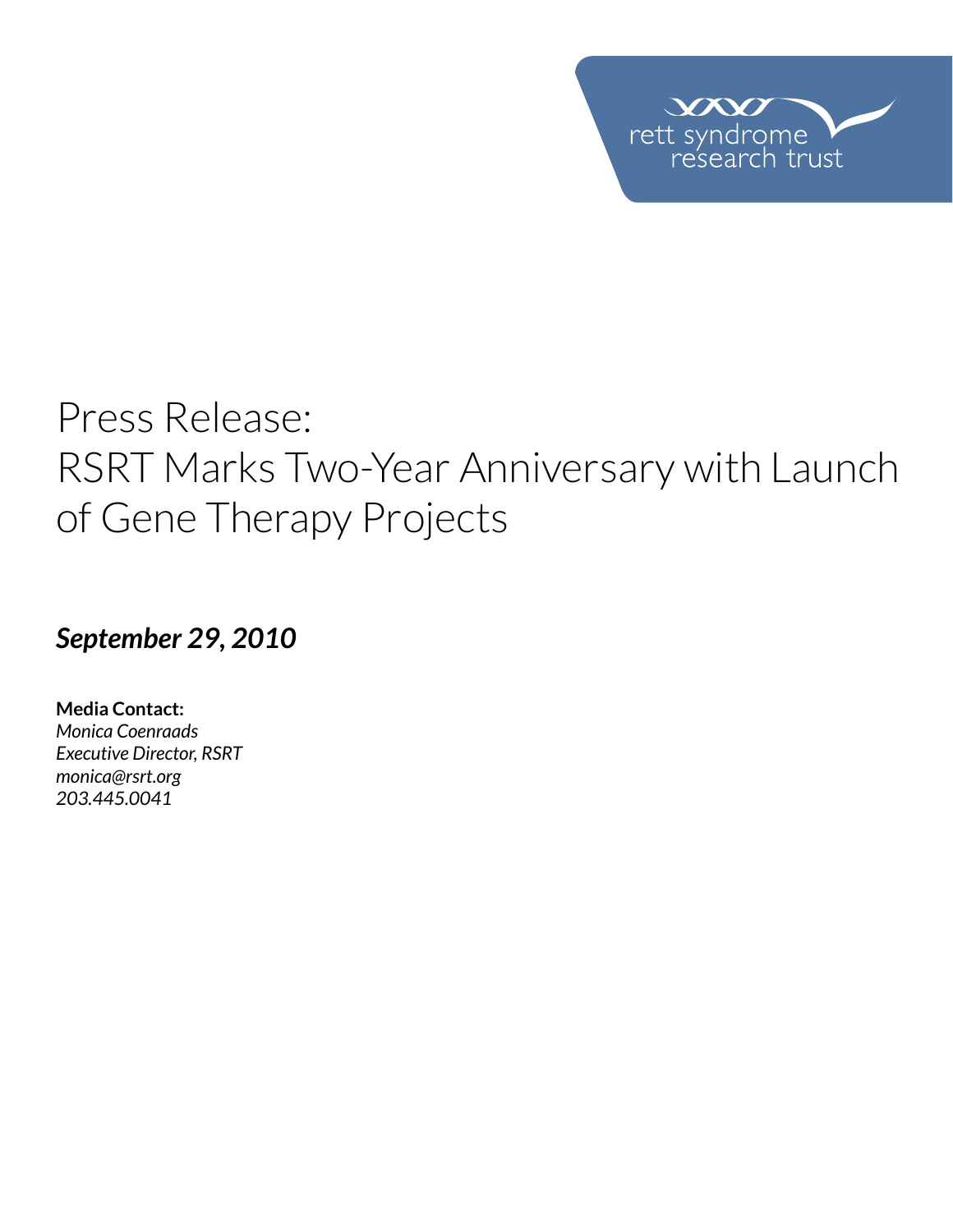# RSRT Marks Two-Year Anniversary with Launch of Gene Therapy Projects

The Rett Syndrome Research Trust (RSRT) is pleased to initiate two new gene therapy projects in the fight against Rett Syndrome. Both projects are aimed toward the goal of normalizing levels of *MECP2*, the protein mutated in Rett Syndrome. Since its inception two years ago, **RSRT has committed \$4.2 million** in support of a sole purpose: to heal children and adults who will otherwise suffer from Rett Syndrome and related *MECP2* related disorders for the rest of their lives.

Rett Syndrome strikes little girls almost exclusively, with first symptoms usually appearing before the age of 18 months. These children lose speech, motor control and functional hand use, and many suffer from seizures, orthopedic and severe digestive problems, breathing and other autonomic impairments. Although some victims of Rett Syndrome do not survive childhood, most live to become adults who require total, round-the-clock care.

Despite the complex and horrific constellation of symptoms, Rett Syndrome has been reversed in pre-clinical models of the disease. Based on this 2007 breakthrough, the Trust has identified three broad approaches for the treatment and cure of Rett Syndrome: increase levels of the protein mutated in Rett (MeCP2); ameliorate individual symptoms via existing drugs; target modifier genes which act to diminish or cancel the effects of *MECP2* mutations. The Trust **[supports projects](http://reverserett.org/research/)** in each of these three areas.

Our two new gene therapy projects pair experienced basic scientists who have deep knowledge of the Rett animal models with elite researchers in the world of gene therapy. In both projects, healthy versions of the *MECP2* gene will be delivered via a vector (similar to a Trojan horse) to Rett mice.

### *Kaspar/Mandel Gene Therapy Collaboration*

The first team is comprised of **[Brian Kaspar](http://www.nationwidechildrens.org/brian-k-kaspar)** of Ohio State University and Nationwide Children's Hospital in Columbus, OH and **[Gail Mandel](http://www.ohsu.edu/xd/research/centers-institutes/vollum/faculty/faculty-profile.cfm%3FfacultyID%3D465)** of Oregon Health Science University in Portland, OR. Kaspar is currently working on gene therapy approaches for spinal muscular atrophy, muscular dystrophy, and ALS. Mandel has been actively working in the Rett field for the last five years and recently published a landmark paper showing that the MeCP2 protein is present in glia as well as neurons.

"We are very pleased to partner with the Rett Syndrome Research Trust on developing gene therapy approaches for *Rett Syndrome. A strength of this partnership is our collaboration with Dr. Mandel's laboratory, bringing together the expertise to carry out some difficult experiments for a difficult disease. The gene delivery systems we are working with have demonstrated significant promise in other disorders to target the central nervous system, so we are determined to design and test vector systems in the Rett model for developing a therapy for Rett Syndrome"* - Brian Kaspar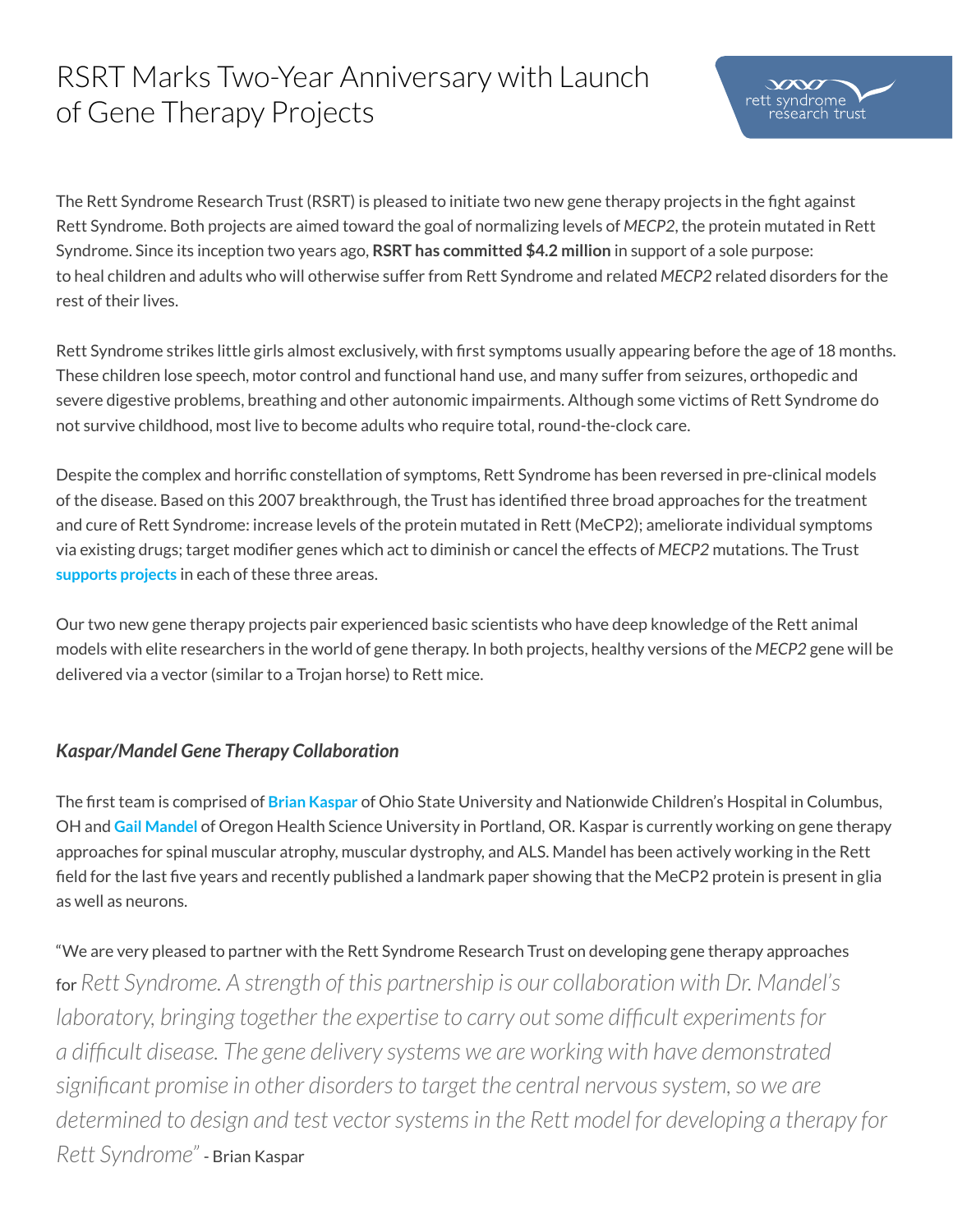# RSRT Marks Two-Year Anniversary with Launch of Gene Therapy Projects

### *Crystal/Bird Gene Therapy Collaboration*

The second team consists of Ronald Crystal of Weill Cornell Medical Center in New York City and Adrian Bird of the University of Edinburgh. Crystal is one of the few pioneering researchers to have brought gene therapy from laboratory work into actual clinical trials for a neurological disease. He is currently leading a gene therapy trial for Batten Disease, a fatal childhood neurological disorder. Bird needs no introduction to anyone familiar with Rett Syndrome; he discovered the MeCP2 protein in the early 1990's, developed several animal disease models and published the seminal reversal experiments in 2007. The catalyst for this collaboration was sparked at a scientific meeting organized by RSRT this past May in Tarrytown, NY.

*"Gene therapy is the most direct strategy to cure this disease. By combining forces with Adrian Bird, we are bringing together expertise in gene therapy with expertise in the basic mechanisms of Rett Syndrome, a strategy that will tell us in a few years whether gene therapy will work."* - Ronald Crystal

**[RSRT's scientific advisors](http://reverserett.org/about-us/)** believe it is crucial at this early stage to explore different vector delivery systems in parallel. The Crystal lab works with AAV10, a new generation vector with an increased distribution profile in the brain. The Kaspar/ Mandel team will utilize the AAV9 vector, which can be delivered to the central nervous system via injections into the bloodstream rather than invasive injections into the brain.

 *"While gene therapy intuitively makes sense for a single gene disorder there are inherent challenges - some related to the field of gene therapy and others unique to Rett Syndrome. When the risks and potential rewards are this high there is one crucial criterion: Alignment with the best people in the field. If anyone can get to the clinic with a gene therapy approach*  for Rett Syndrome, it's the teams that we are funding. To our donors, my message is: This is *your money at work. Stay tuned."* - **[Monica Coenraads](http://reverserett.org/about-us/people/monica-coenraads/)**, Executive Director of RSRT

#### **[UPDATE: SEE GENE THERAPY CONSORTIUM](http://reverserett.org/research/consortia/gene-therapy-consortium/)**